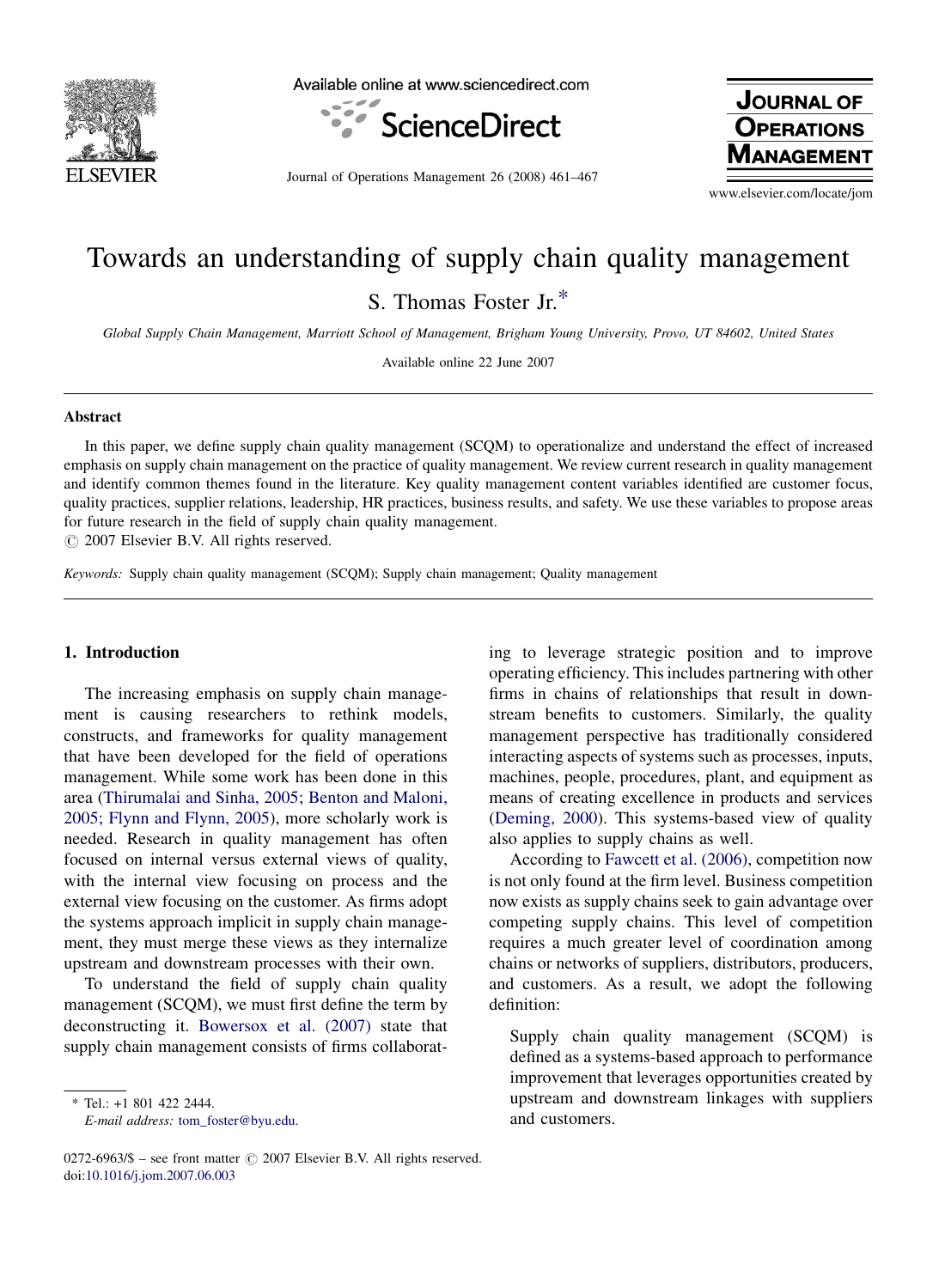This special issue on research in supply chain quality contains papers that provide greater insights into how decisions about quality management, quality assurance, and quality control need to be recast to improve supply chain performance.

### 2. Current Research in SCQM

### 2.1. Kaynak and Hartley

Kaynak and Hartley develop a structural equation model showing the relationships between quality management practices and upstream and downstream entities in the supply chain. Supplier quality management and customer focus variables are used to study quality management practices as they extend into the supply chain. They study how these two upstream and downstream practices influence quality-related performance. In addition, they examine other QM practices that mediate these relationships.

In this issue of the Journal of Operations Management, Kaynak and Hartley examine eight QM practices in their paper—management leadership, training, employee relations, customer focus, quality data and reporting, supplier quality management, product or service design, and process management. It is important to note that as a result of supply chain management, these previously internal QM practices have now been externalized to suppliers and customers. Explicit supply chain relationships they study include:

- employee relations and customer focus;
- quality data reporting and customer focus;
- quality data reporting and supplier quality management;
- product and service design and supplier quality management;
- process management and supplier quality management;
- effective inventory management with supplier quality management.

Their study confirms the need for implementing quality management as an integrated system instead of just a loose set of quality practices. This is particularly interesting as many firms are focused on tools and practices instead of creating a quality management infrastructure that will lead to long-term positive results. Kaynak and Hartley suggest that managers should extend their vision beyond their own firms into the supply chain to manage quality. However, for this to happen, differing firms within the supply chain must each develop interlocking practices that are based in collaboration, communication, and collaborative integration. This includes both upstream and downstream quality improvement processes that must be integrated to provide service and product quality to the customer.

Kaynak and Hartley find a direct relationship between management leadership, customer focus, management leadership, and supplier quality management. This demonstrates that leadership is essential to navigate cultural, process-oriented, and human resource practices that differ for firms all along the supply chain. Finally, they find that the role of suppliers in assuring low defect levels in incoming materials not only affects quality downstream, it also affects inventory management practices as the need for safety stock to hedge against this type of variation is obviated.

## 2.2. Yeung

Yeung studies competition between supply chains to understand the extent to which strategic supply chains interact with quality management systems to drive competitiveness. In his study of manufacturers in Hong Kong and the Pearl River Delta region of Guangdong, he attempts to understand the efficacy of creating strategic supplier partnerships and leveraging supplier management efforts. His stated objectives are to examine the effects of contextual factors such as size, process, ISO 9000 certification, and quality management (QM) on strategic supply management (SSM). In addition, he investigates the impact of SSM on organizational performance in the form of efficiency, customer satisfaction, and business outcomes.

The relationships he studies directly include:

- SSM and ISO 9000 certification;
- SSM and QM implementation;
- SSM and company size;
- SSM and strategy process type;
- SSM and time-based efficiency;
- SSM and cost-related efficiency;
- customer satisfaction and efficiency (time and cost);
- business performance and customer satisfaction.

Using surveys and follow-up interviews for a deeper understanding of the findings, the author classified quality systems into four types (e.g., undeveloped, framed, accommodating, and strategic). Using representative samples of each type, he administered surveys and clarified survey findings with exploratory interviews by interviewing staff from purchasing, quality, or operations areas. Further, he identified firms as either